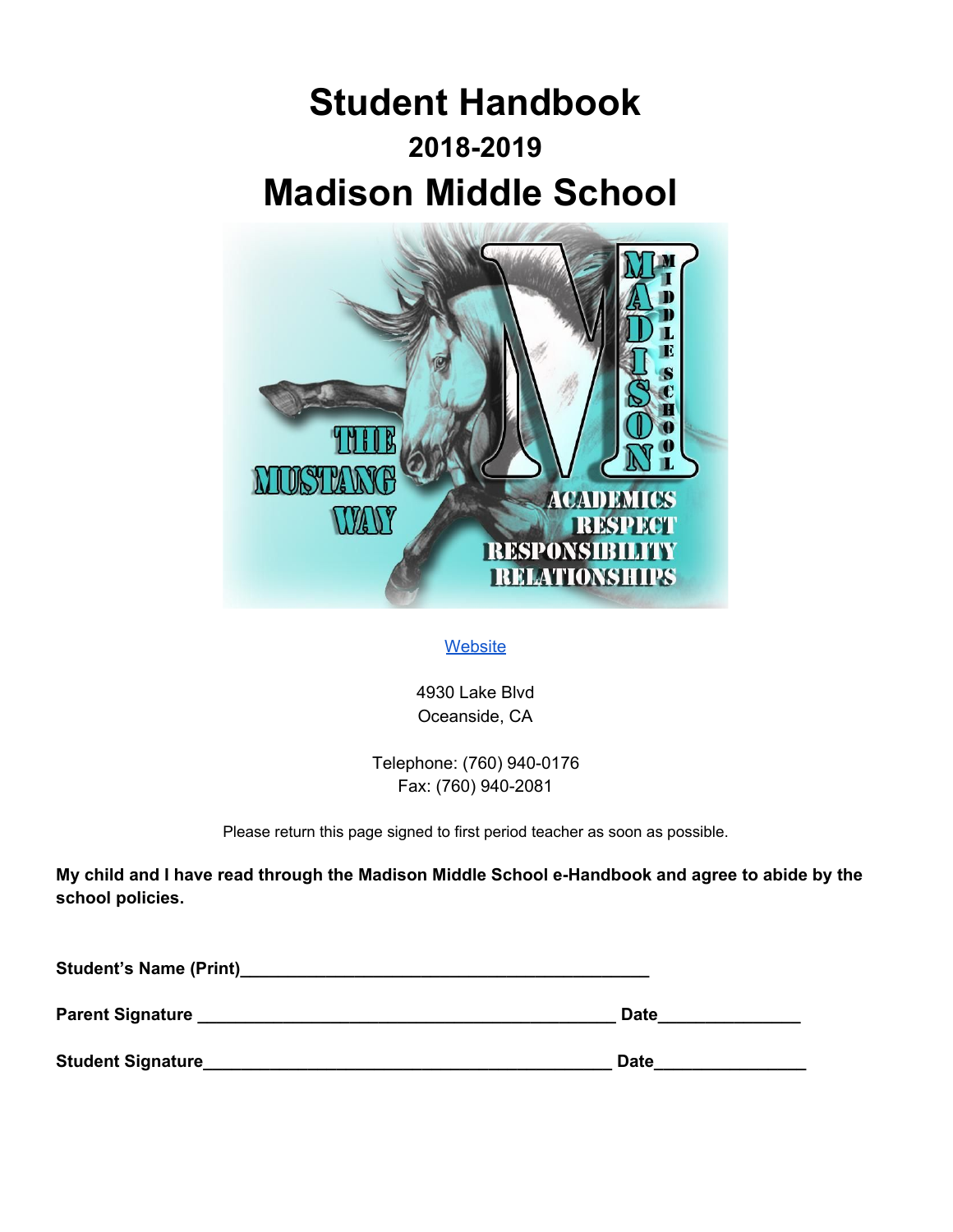#### **PRINCIPAL'S MESSAGE**

Welcome to Madison Middle School:

In addition to providing a strong core academic program designed to meet the individual and unique needs of each of our students, we at Madison are committed to making this the best school for our neighborhood children. Our goal is to help students reach their full potential academically, socially, and physically, in a safe and structured school setting. We look forward to working closely with all parents and community members and acknowledge them as important partners in the work to be done.

This e-planner has been designed to provide students and parents with valuable information about Madison policies and procedures. Please take time to review this information as a family, and call or visit the school with any questions you may have. We look forward to working with you to make Madison the best that it can be.

Our school has been recognized as a California Blue Ribbon School as well as a National Distinguished School because of the students, parents, staff, and community. Please stay in contact with teachers and staff so your questions and concerns can be addressed as soon as possible. As we form this partnership, your input will be greatly valued and appreciated. We want the best possible education for your son or daughter, and by working as a team, we will be able to fulfill our goal.



#### **Madison Middle School Contact Information**

# **Important Phone Numbers**

**Madison Middle School** Phone: (760) 940-0176 Fax: (760) 940-2081

| <b>Department</b>                   | <b>Extension</b> |
|-------------------------------------|------------------|
| <b>Attendance Office</b>            | 62009            |
| <b>Assistant Principals' Office</b> | 62015            |
| <b>Counseling Office</b>            | 62005            |
| <b>Health Office</b>                | 62021            |
| Library                             | 62702            |
| Operator                            | 62000            |
|                                     |                  |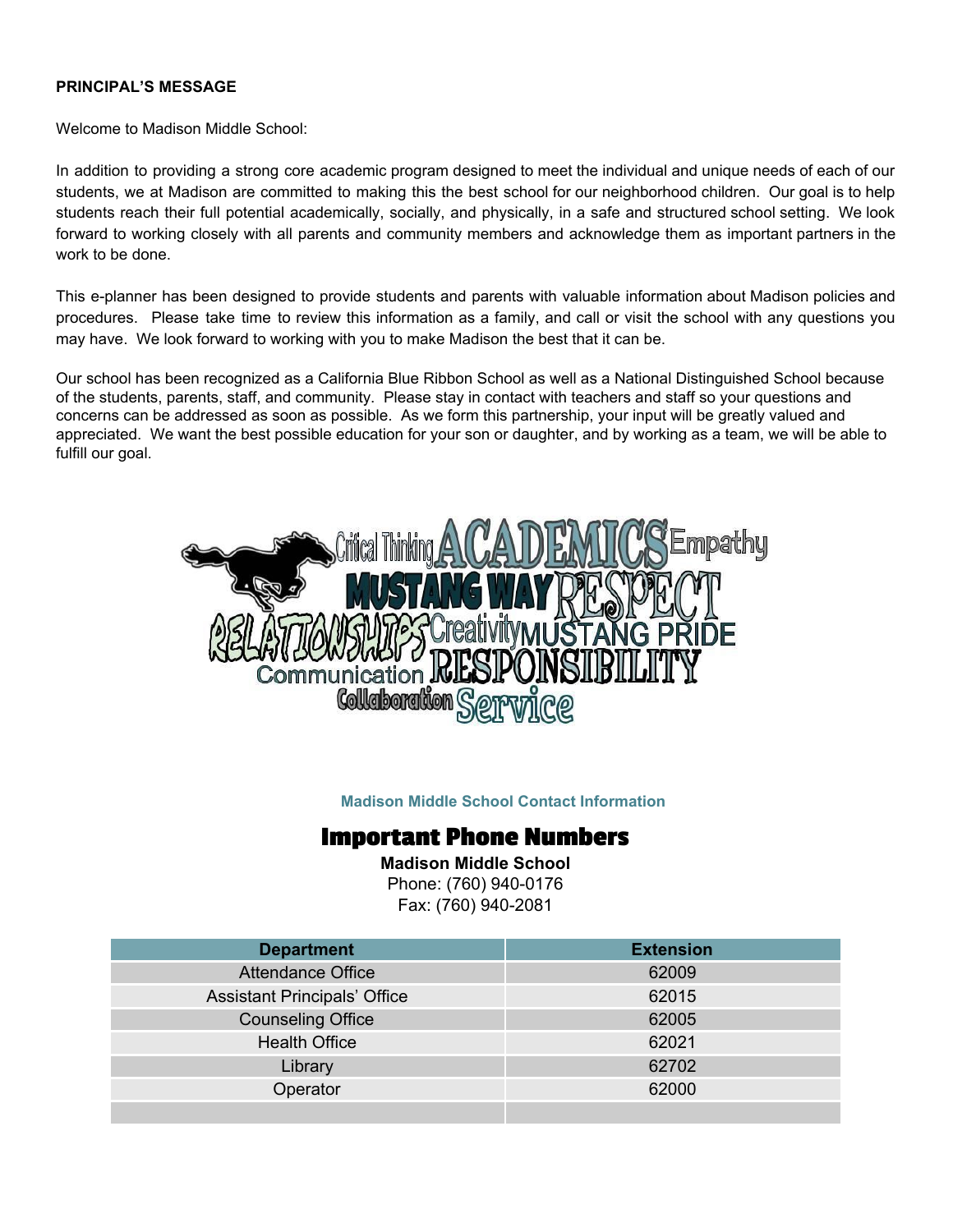# **Madison Middle School Bell Schedule 2018-19**

| <b>LATE START MONDAY</b><br>9:30 a.m. - 3:08 p.m. |                             |  |  |
|---------------------------------------------------|-----------------------------|--|--|
| Period                                            | <b>Warning Bell</b><br>9:25 |  |  |
| 1                                                 | $9:30 - 10:14$              |  |  |
| $\mathbf{2}$                                      | $10:18 - 10:56$             |  |  |
| $\overline{\mathbf{3}}$                           | $11:00 - 11:38$             |  |  |
| Lunch A/per. 4 - B                                | $11:42 - 12:20$             |  |  |
| Lunch B/per. 5 - A                                | $12:24 - 1:02$              |  |  |
| 6                                                 | $1:06 - 1:44$               |  |  |
| 7                                                 | $1:48 - 2:26$               |  |  |
| 8                                                 | $2:30 - 3:08$               |  |  |

| <b>TUESDAY - FRIDAY</b><br>8:30 a.m. - 3:08 p.m. |                   |                         |                   |  |  |
|--------------------------------------------------|-------------------|-------------------------|-------------------|--|--|
|                                                  | <b>Schedule A</b> |                         | <b>Schedule B</b> |  |  |
| Period                                           | Warning Bell 8:25 | Period                  | Warning Bell 8:25 |  |  |
| 1                                                | $8:30 - 9:22$     | 1                       | $8:30 - 9:22$     |  |  |
| $\overline{2}$                                   | $9:26 - 10:13$    | $\overline{2}$          | $9:26 - 10:13$    |  |  |
| $\overline{\mathbf{3}}$                          | 10:17 - 11:04     | $\overline{\mathbf{3}}$ | 10:17 - 11:04     |  |  |
| Lunch A                                          | $11:04 - 11:44$   | $\overline{\mathbf{4}}$ | $11:08 - 11:55$   |  |  |
| $5\phantom{a}$                                   | 11:48 - 12:35     | Lunch B                 | $11:55 - 12:35$   |  |  |
| $6\phantom{1}6$                                  | $12:39 - 1:26$    | 6                       | $12:39 - 1:26$    |  |  |
| $\overline{7}$                                   | $1:30 - 2:17$     | $\overline{7}$          | $1:30 - 2:17$     |  |  |
| 8                                                | $2:21 - 3:08$     | 8                       | $2:21 - 3:08$     |  |  |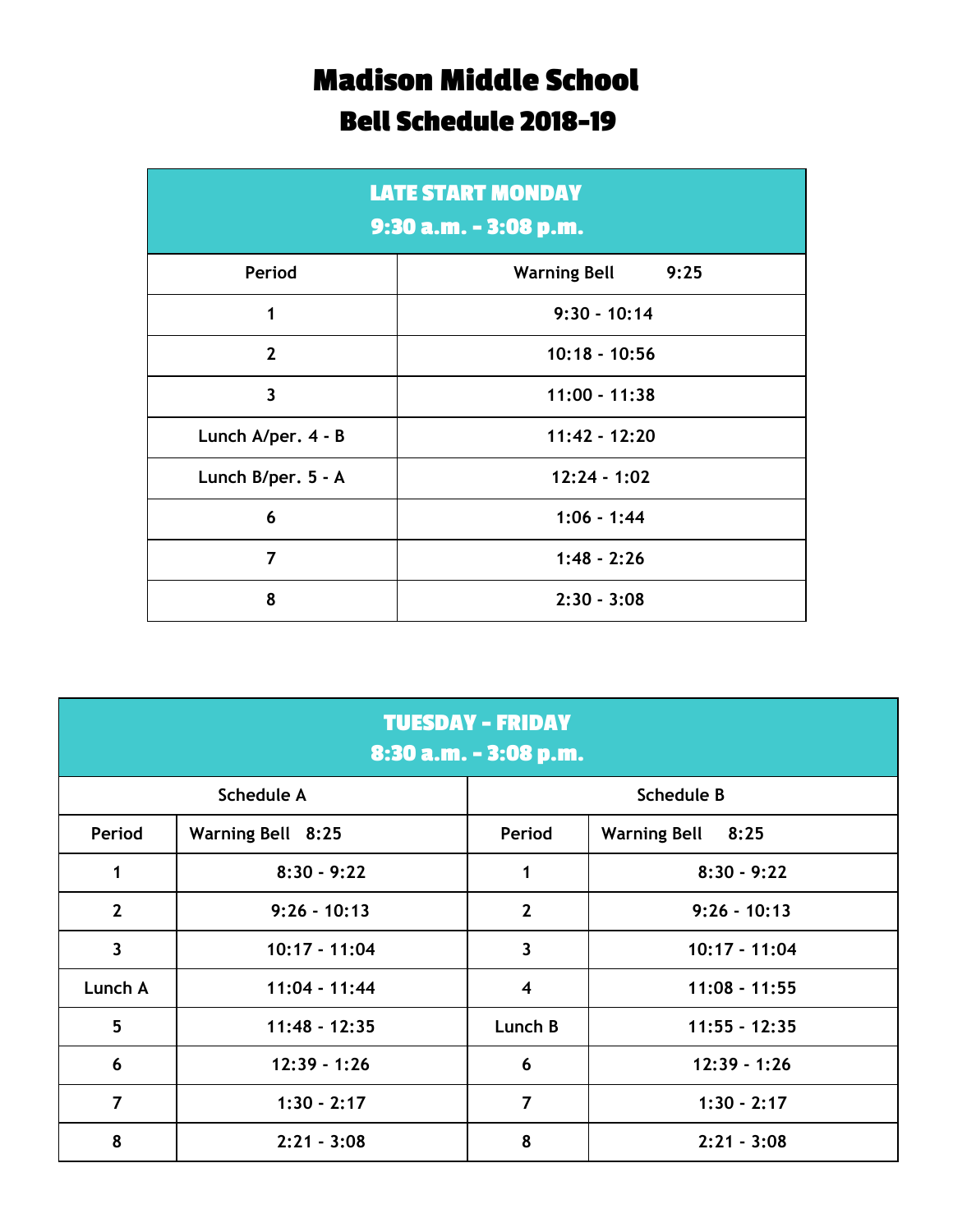# **The Mustang Way**

| <b>Respect</b>                                 | Responsibility | Relationships                                                  |
|------------------------------------------------|----------------|----------------------------------------------------------------|
| Keep hands, feet, & objects to<br>yourself.    | Be on time!    | Be a positive<br>role model.                                   |
| Be courteous, and use appropriate<br>language. | Be prepared!   | Treat others as you want to be<br>treated<br>(empower others!) |
| Listen, and follow adult directions.           | Be on task!    | Be a team player, as well as a<br>leader                       |

Respect everyone on campus

- Keep hands, feet and objects to yourself
- Take responsibility for your actions and words
- Respect all property on campus
- Be on time, prepared and ready to learn

School supplies needed each day

- Pencils/Pens
- Notebook/Paper
- **Reading Book**

All necessary **textbooks are provided** to each student by the school district. Students will be assigned numbered textbooks for use during the year. It is the student's responsibility to care for the books assigned to them, and to return them at the end of the year. If a book is lost, the student should notify the teacher, inquire at the front office to see if it has been returned, and check the lost and found. Students are responsible for damaged, lost, or stolen books.

# **School Climate**

Our community and staff have high expectations for pupil achievement and behavior. Our teachers and staff place a priority on building relationships and providing a positive learning environment for all students. All teachers and staff reinforce appropriate behavior through praise and other forms of positive recognition in the classroom. Recognition for good behavior and citizenship is given on a regular basis. School rules are based on the California State Education Code and on Board policy. We expect Madison Middle School students to be well behaved, cooperative, and contributing members of our community and take pride in the climate at their school.

# **Academic, Behavioral & Social/Emotional Programs and Interventions**

The programs, activities, interventions and/or strategies listed are some, but not necessarily all, provided by the Vista Unified School District. At Madison, we believe in a progressive discipline approach, using incremental interventions, which may include: warning, campus beautification, lunch detention, after school detention, loss of privilege, in-school suspension (ISS), and out-of-school suspension, behavior contracts, and expulsion.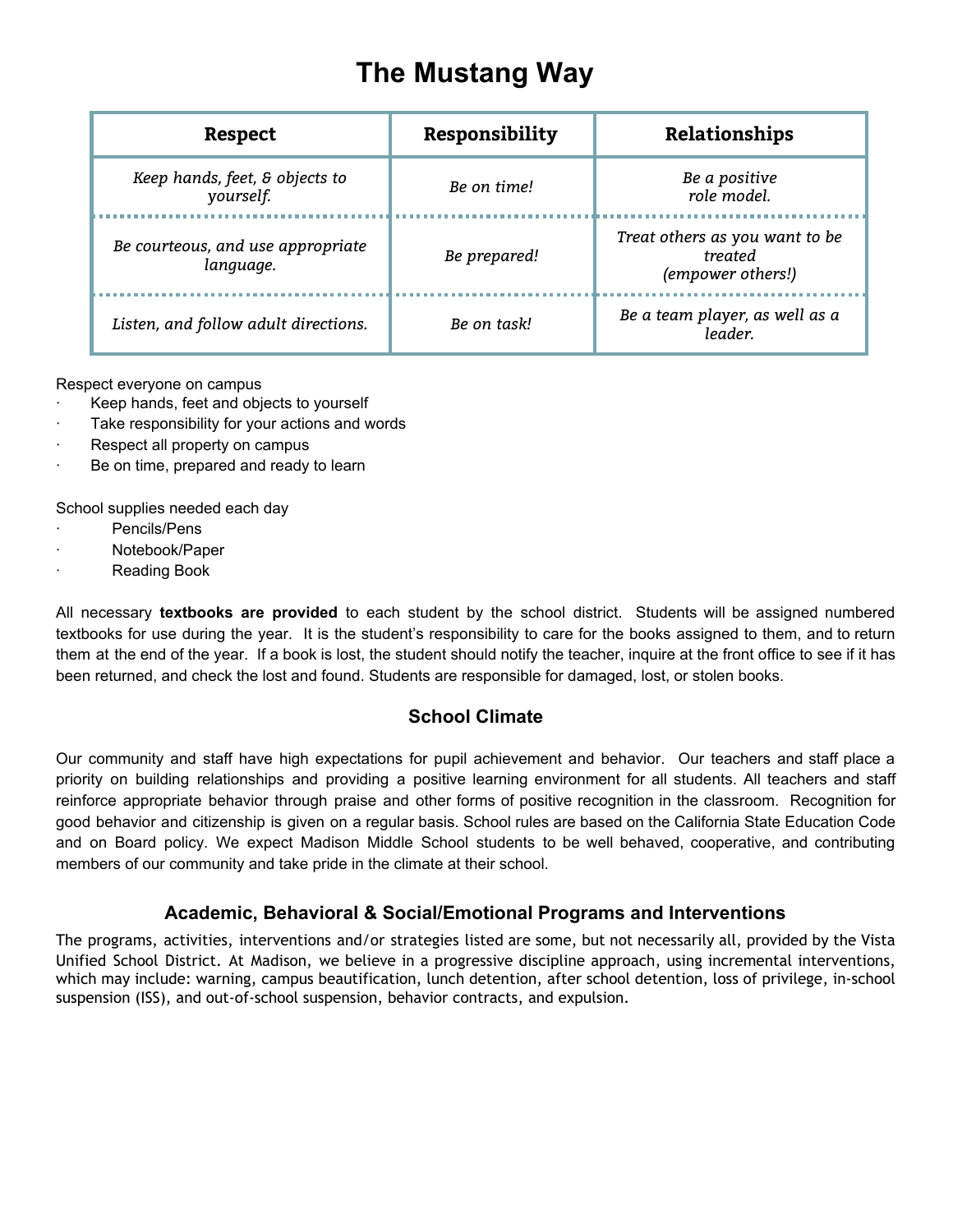# **Programs & Interventions**

- Madison Middle School philosophy and practices in place (The Mustang Way)
- ASB
- **Character Leaders Program**
- Boys and Girls Club Sports (not affiliated with Madison Middle School)
- Academic and college outreach resources
- **Student Clubs**
- **Behavior Intervention Group Committee**
- Progressive Discipline Approach
- School Attendance Review Team (SART)
- School Attendance Review Board (SARB)
- Student Study Teams (SST)
- School Resource Officer (SRO)
- Individual & Group Counseling services and referrals
- Community-based counseling

# **Counseling Services**

A diverse team provides a wide variety of Counseling Services to help students be successful academically and socially. This includes credentialed school counselors, a counseling clerk, and on-site support staff. Some services provided include:

- Individual Counseling for academic, social, behavioral and personal concerns
- **Small Group Counseling**
- Class Scheduling
- Referrals to Community Resources
- **Mediation**

Our goal is to assist students to grow academically and socially during their stay at Madison Middle School. It is a time for students to set goals, develop confidence, and develop a positive self-image.

Students may request a private conference with a counselor to discuss personal or school problems by filling out a Counseling Request Form located in the Counseling Center. The counseling team wants to work with parents to help their students' experiences here be rewarding. Parents are encouraged to be involved and may call the school counselors at (760) 940-0176 to discuss a concern or to request services.

## **Steps to resolve conflict**

- 1. Tell the person to stop. Sometimes a person doesn't realize they are bothering you.
- 2. Tell your teacher. They are there to help you.
- 3. Tell your counselor. They can speak with that student confidentiality.
- 4. Mediation with student. This is a meeting facilitated by the counselor, you and the student involved.
- 5. Speak to an Assistant Principal.

# **Traffic: Pick-up & Drop-off Procedures**

- Please watch your speed in the school parking lot. Slow moving vehicles are safer for everyone. To quicken the **drop-off procedure,** it is important for your son/daughter to have everything ready when they arrive to school in the morning. Please pull as far up as possible before allowing the students to get out of the car. Parents are not to drop off or pick up from the center aisle.
- **At pickup time,** we have found that pick-up is much more efficient if your child is waiting for you in front of the administrative office building when you arrive. If your child is not in front of school waiting when you arrive, please pull forward as far as possible to wait. Not moving forward causes a bottleneck and a backup of traffic. **Never drive up the exit lanes of the school's driveway!**
- Students who are not involved in before or after-school activities (such as tutorials, sports, clubs, or Boys & Girls club) **should not be** on campus more than **30 minutes** prior to the start of the school day or **30 minutes** after school ends. .
- **Picking up your child at the local shopping center and residential areas is strongly discouraged**. Instead of picking up your child right after school, consider picking them up when the traffic diminishes approximately fifteen minutes after school. Finally, do not make a U-turn on the hill to avoid having to circle through the parking lot. We know that it can be frustrating waiting in line, but for the safety of our students, we must enforce these guidelines.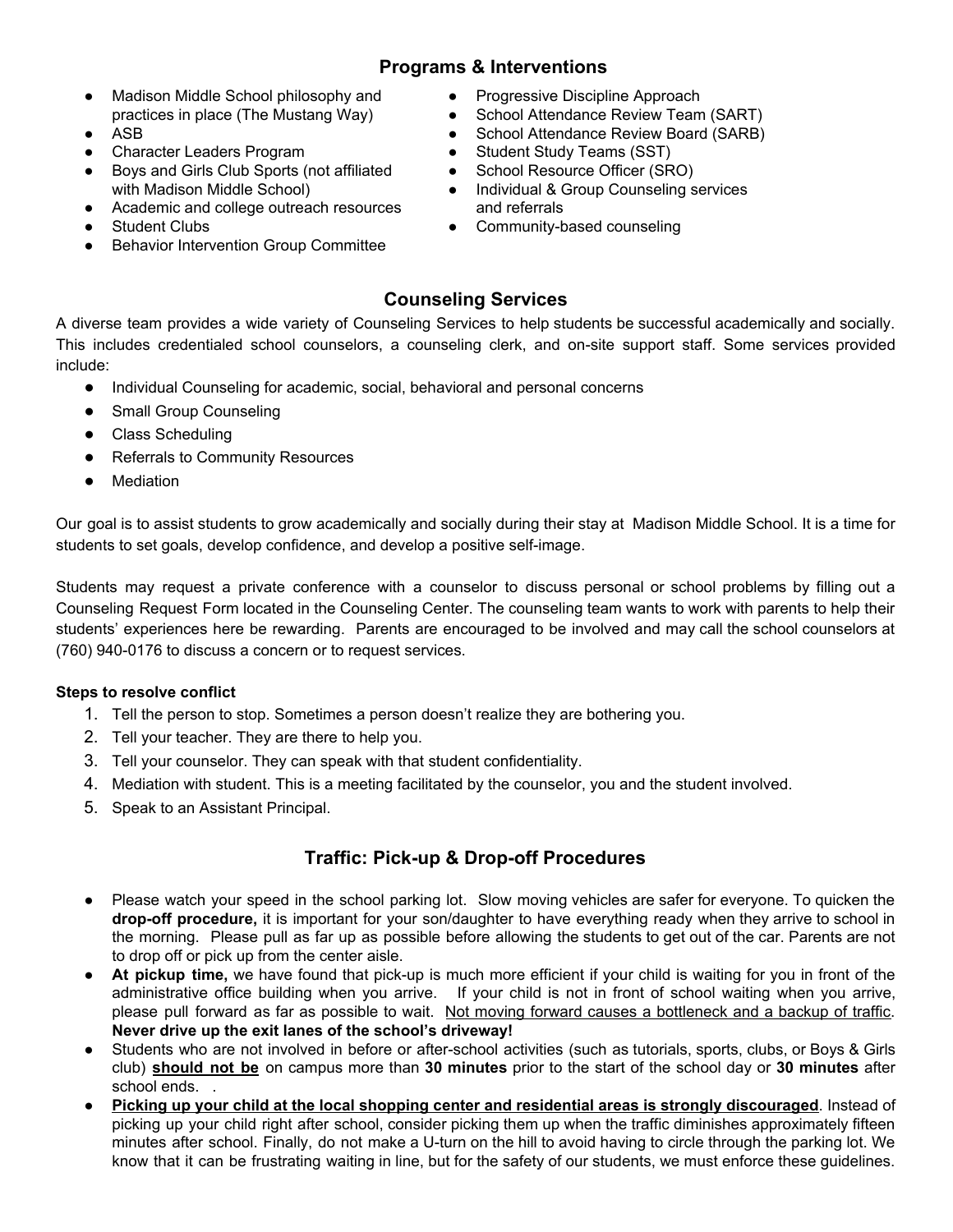Parents are not to pull up to the curb on Lake to drop off or pick up their children.

- Once a student is on campus, he/she may **not** go off campus for any reason without being checked out through the attendance office.
- School supervision will not begin until 9:00 am on Mondays and 8:00 am on all other days. Please do not drop students off at school prior to supervision times as we cannot assure their safety without supervision.
- Please do not park in the staff designated parking zone as this zone is reserved for staff.

## **Visitors**

Other than parents/guardians, students may not have visitors on campus during school hours or at school dances. Parents/guardians may visit the campus at any time. *All visitors must sign in at the Front Office upon arrival and register on the Jolly system.*

## **Closed campus**

In order to provide safety for students and protect the learning environment, state law mandates a closed campus.

- Only enrolled students may be on campus when school is in session.
- Leaving the school without permission is truancy.
- After arriving at school, students are not permitted to leave school grounds.

## **Lunch procedures**

All students qualify for free lunch. No applications are necessary for free lunches.

- Walk to the lunch area.
- Students must remain seated when in the lunch table area.
- Food may not be taken to the blacktop or outside of the quad.
- Table manners and good behavior are required and expected.
- Students are responsible for their own trash and that of their lunch table companions.
- Saving a place or cutting into the lunch line is not permitted.
- Do not leave assigned area without permission.
- No Energy Drinks; they are not intended for consumption by children.

## **ASB Events and Dances**

Only Madison students can attend the dances. Students must be present on the day of the dance and not on the LOP list to participate. Students must abide by all dance rules, including appropriate dancing and following of the dress code.

- MMS student must have ID to purchase the tickets.
- MMS students must have a school ID to enter the dance/event.
- Any dancing deemed inappropriate by school staff is prohibited. This includes dancing that is sexually suggestive, dangerous or disruptive. Verbal warnings, timeouts, dismissal and a cancellation of the entire dance will be considered when addressing such behavior.
- Re-entry to dances/events is prohibited.
- All attendees of the dance or event will be subject to a random alcohol breathalyzer test at any time during the dance or event.
- Dance and event tickets are non-refundable and non-transferable.
- Refunds will not be provided to students who are removed for misbehavior.
- For formal dances and the 8th grade promotion dance, students must have a 2.0 GPA.
- All Dance and event tickets are sold at the ASB office only.

## **PE Uniforms & Lockers**

All students are required to wear Madison Middle School PE uniform (or black shorts and a gray shirt) and athletic shoes. PE clothes will be sold at school during the first week of school. In cold weather, sweats may be worn as described by the Physical Education department. **All students are assigned gym lockers for the year.** Master combination locks will be assigned to students the first week of school. Lockers are the property of the school and may be opened by school personnel at any time. All belongings must be locked up inside the locker at all times. **The school is not responsible**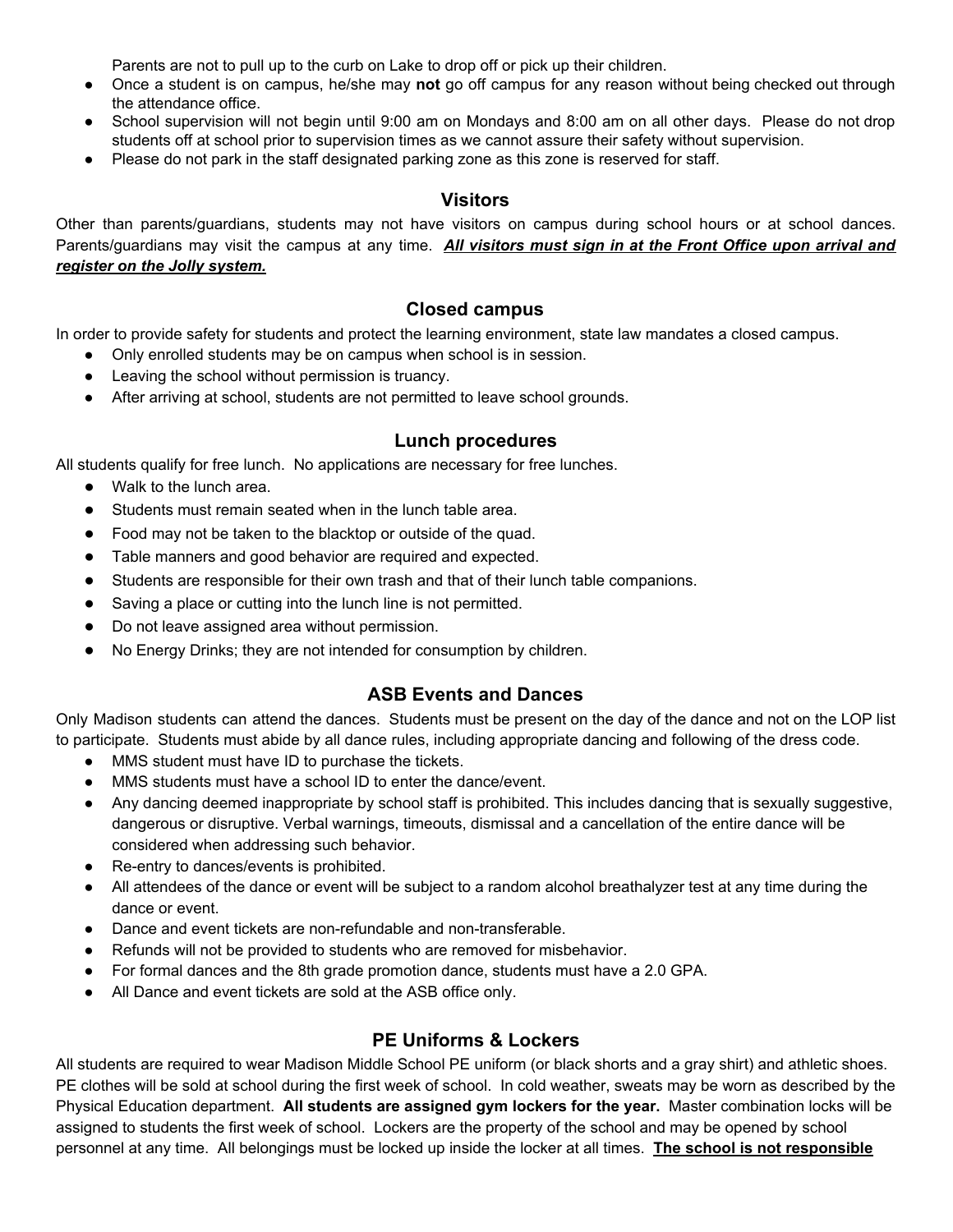**for lost or stolen items.** No glass containers, hair spray, aerosol cans, or food are allowed in the gym. To ensure the safety of personal items, all lockers should be locked and combination numbers not shared with anyone.

## **Library**

Books may be checked out for two weeks. Students are responsible for returning the books promptly and in the condition in which they receive them. Students are financially responsible for lost or damaged books. Students owing money will not be able to check out books until fines are paid. Students owing library books or fines will not receive report cards. Library will be open daily 7:30 to 3:45.

## **Fundraising**

Students may only sell MMS fundraising items at school. No other selling is allowed. Students selling other items, for any other organization, will have the items confiscated.

#### **Health services/Medications**

The Health Office is open each school day. If a student is injured on campus, the Health Office will provide first aid. Please do not send a student to school to obtain ice packs, splints, ace bandages, band-aids, lotions, or other medical supplies. If it becomes necessary for a student to take any type of medication, prescription or non-prescription (over the counter) at school, the parent must have their physician complete a *Medication Authorization Form* and a Physician's Recommendation for Medication. This form is available in the office. All medications must be delivered by the parent/guardian and will be kept in and dispensed through the Health Office.

## **Telephone use in office**

Office phones are not available for student use unless there is a true emergency. Making arrangements for friends to come over, calling for missing homework, lunch money, or other items, are not considered emergencies.

## **Transfers/Withdrawals**

Parents of withdrawing students must notify the Attendance Office prior to the student's last day. A student's withdrawal is complete when all fines, textbooks, library books, and records are cleared and a transfer/withdrawal form is completed.

## **Attendance**

**95% Rule:** A student is required to be in attendance at least 95% of the days classes are offered. Failure to meet the 95% rule may cause a student to fall behind in their classes and lose out on their education. Absences, excused and unexcused, that exceed the 95% rule will be referred to the Madison Middle School Attendance Committee for review. Excessive absences will result in a letter to the parent or guardian and/or may result in the student being referred to the Student Attendance Review Board (SARB).

All absences and tardies, must be verified by a parent/guardian by calling the Attendance Office that day or by sending a note when the student returns. Please contact our office to report any absences or tardies.

## **Chronic Absenteeism**

When a middle school student misses 5% of school days, whether excused or unexcused, they are considered chronically absent. When a student has had **10 excused** absences, each subsequent absence **must be verified** by a physician or District Nurse. Each absence after 10, which is not verified by a physician or District Nurse, is **Unexcused.** Three unexcused absences is equal to a **truancy**.

## **Truancy**

A student missing more than 30 minutes of instruction **without** an excuse three times during the school year must be classified as a truant and reported to the proper school authority or when a student has three unexcused absences.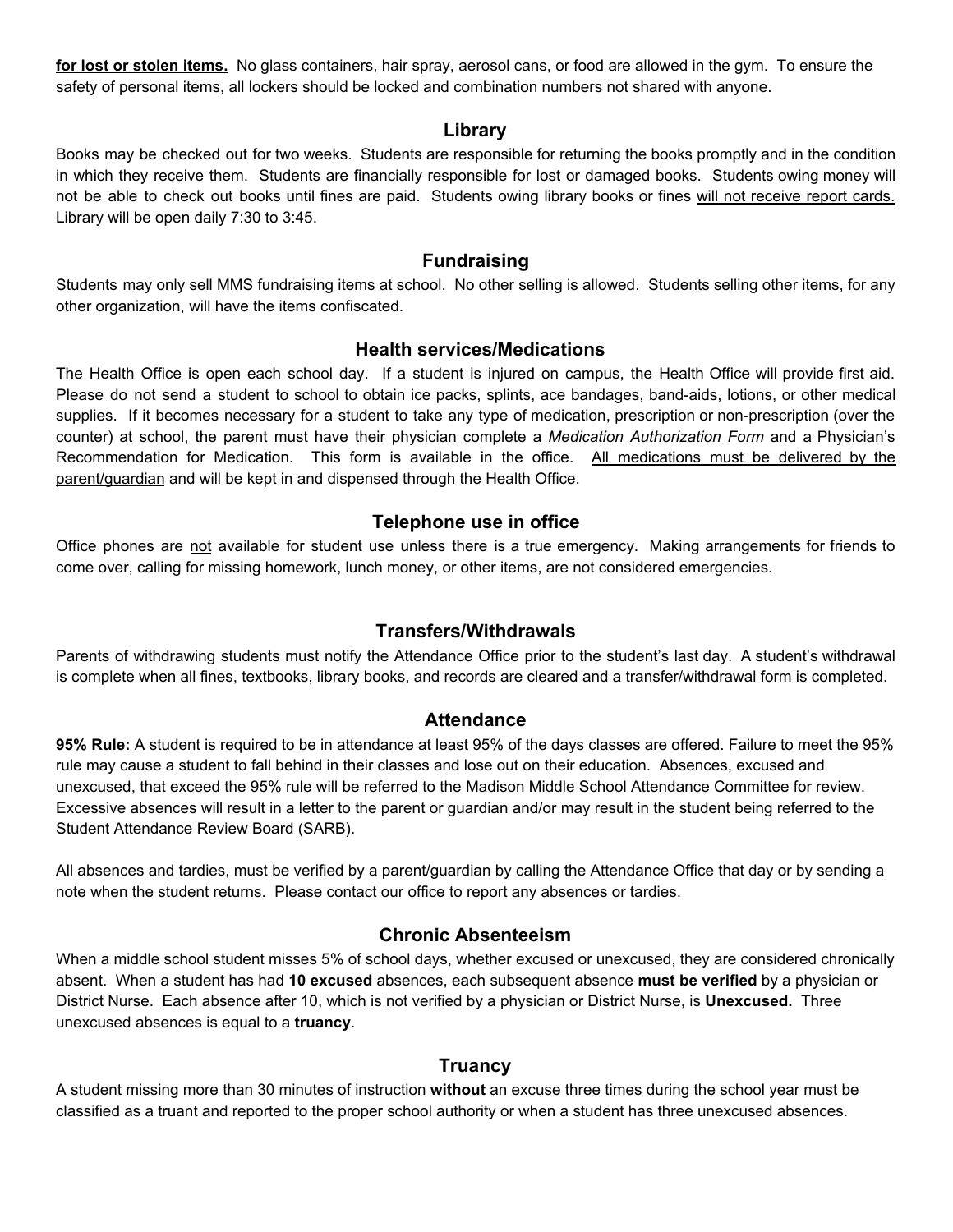## **Consequences of Truancy**

- Students may be assigned to attend Saturday Strategic Support, before or after school detention, Loss of Privileges (LOP) and/or in school suspension to make up time.
- Students are expected to complete missed assignments and additional work assigned.
- Any student who has been reported as a truant three or more times will be considered a **Habitual Truant** and will be referred to the Student Attendance Review Board (SARB).
- The school counselor and/or Assistant Principal communicate with parents through letters home, by phone and/or home visits.
- Madison attendance team will work with families of students who have truancy problems.

#### **Tardiness**

Definition: A student is tardy if he/she is not in their assigned seat ready to learn when the final bell rings. An unexcused tardy includes, but is not limited to the following: oversleeping, traffic, traffic citation, car broke down, running out of gas, personal business, etc.

#### **1st period tardies**

- $1<sup>ST</sup>$ Warning
- $2<sub>nd</sub>$ Conference with student
- 3rd **Lunch Detention**
- $4<sup>th</sup>$ Parent Notification (Letter from Attendance Office for p.1 tardies)
- $5<sup>th</sup>$ 2 Office assigned lunch detentions
- $6<sup>th</sup>$ Parent Notification + 3 Office assigned lunch detentions
- $7<sup>th</sup>$ 5 office assigned lunch detentions
- 8<sup>th</sup> Parent notification + SSS + Tardy Contract
- $9^{\text{th}}$  1 $9^{\text{t}}$ 30-minute detention after school
- 20<sup>th</sup> 29<sup>th</sup> 60-minute detention after school

## **Periods 2-8 Tardy Policy**

- $1<sup>st</sup>$ Teacher warning
- $2<sup>nd</sup>$ Teacher warning + teacher contacts parent
- $3<sup>rd</sup>$ Teacher warning + teacher contacts parent
- $4<sup>th</sup>$ Teacher contacts parent  $+$  referral to office
- $5<sup>th</sup>$ Teacher warning + teacher contacts parent
- $6<sup>th</sup>$ Teacher contacts parent  $+$  referral to office
- $7<sup>th</sup>$ Teacher contacts parent + referral to office + parents meets with an administrator. Student placed on a tardy contract.

# **Saturday Strategic Support (SSS) AKA Saturday School**

Saturday Strategic Support is a place where students can catch up on schoolwork, study and/or work on projects. Students will be selected to attend SSS because of D's and F's, excessive tardiness and or absences, truancy, and/or because they want a quiet working environment.

## **Early Release**

A student who needs to leave school before the end of the school day MUST bring a note from their parent/guardian stating the time and the reason. Students will only be released to a parent or legal guardian. The person picking up the student will need to have picture identification with them in order to leave with the student. Notes should be presented to the Attendance Office first thing in the morning and a pass will be issued to allow the student to leave class early and be waiting in the Attendance Office to be checked out.

## **Independent Study Contracts**

Students who will be away from school for five or more days may apply for an Independent Study Contract at the Attendance Office. Independent Study Contracts must be requested **at least one week before the first date of the absence**. Successful completion of an Independent Study Contract does not count towards a perfect attendance award.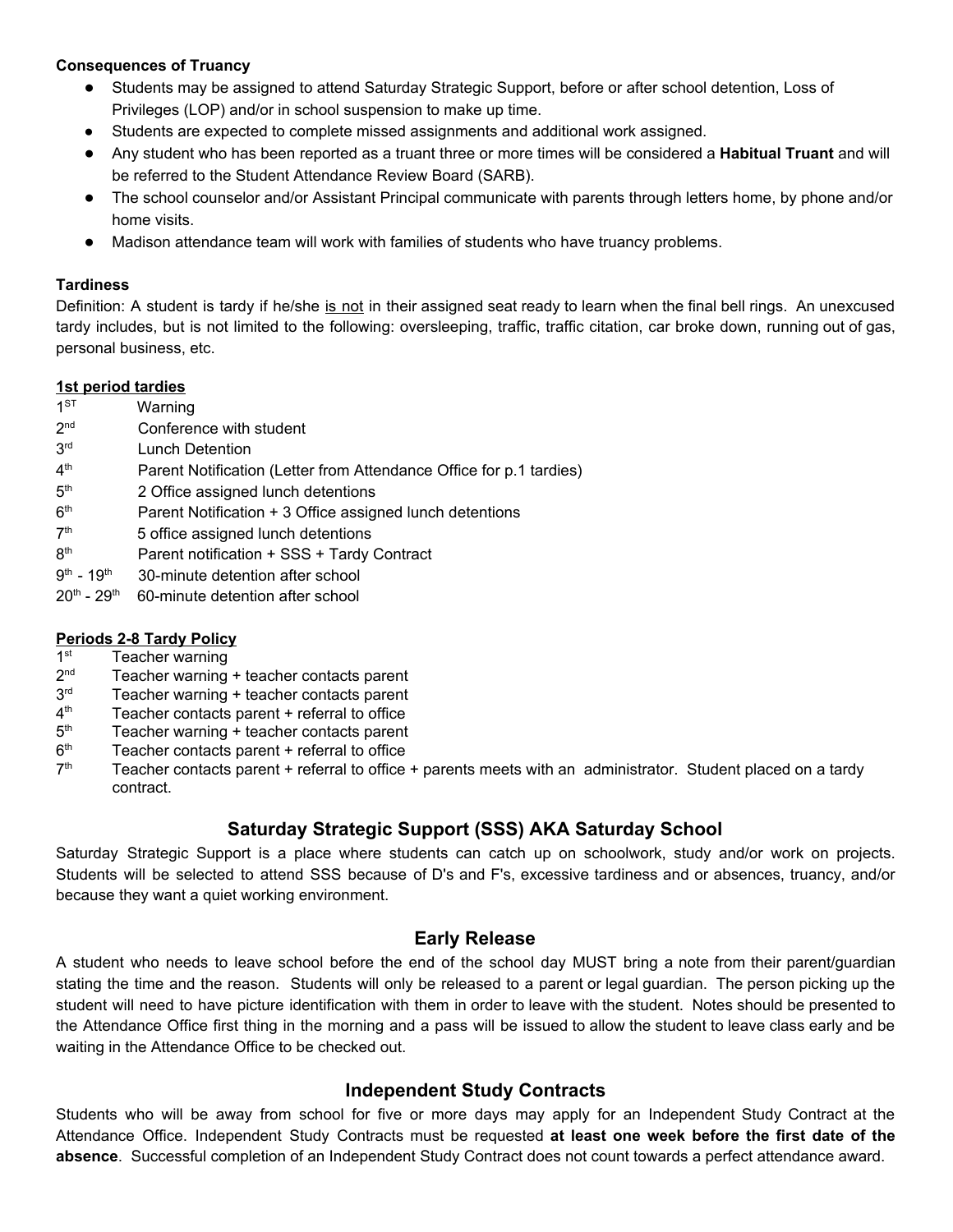# **Excused Absences & Missed Classwork or Homework**

Notwithstanding EC 48200, a pupil shall be excused from school when the absence is:

- 1. Due to his or her illness (**when student has had 10 absences in the current school year for illness, a physician must verify any additional absences for illness**).
- 2. Due to quarantine under the direction of a county or city health officer.
- 3. For the purpose of having medical, dental, optometric, or chiropractic services rendered.
- 4. For the purpose of attending the funeral services of a member of his or her immediate family, so long as the absence is not more than one day if the service is conducted in California and not more than three days if the service is conducted outside California.
- 5. For the purpose of jury duty in the manner provided for by law.
- 6. Due to the illness or medical appointment during school hours of a child of whom the pupil is the custodial parent.
- 7. For justifiable personal reasons including, but not limited to, an appearance in court, attendance at a funeral service, observance of a holiday or ceremony of his or her religion, attendance at religious retreats (not to exceed four hours per semester), or attendance at an employment conference, when the pupil's absence has been requested in writing by the parent or guardian and approved by the Principal or a designated representative pursuant to uniform standards established by the governing board.

*A pupil absent from school under this section shall be allowed to complete all assignments and tests missed during the absence that can be reasonably provided and, upon satisfactory completion within a reasonable period of time, shall be given full credit. The teacher of any class from which a pupil is absent shall determine what tests and assignments shall be reasonably equivalent to, but not necessarily identical to, the tests and assignments that the pupil missed during the absence.*

Unexcused Absences and Tardiness: (student does not have the right to make up missed assignments for unexcused *absences).* An unexcused absence includes, but is not limited to the following: At home school suspension, truancy, job requirement, over sleeping, out-of-town, nonreligious lessons, friends' influence or friends' visit, traffic citation, vacation, working on car, running out of gas, personal business, etc.

# **Personal Property**

**Valuables should not be brought to school.** Students should never leave items unattended nor lend valuable items to friends. Neither MMS nor VUSD will be held responsible for any lost, stolen, or confiscated item. This includes textbooks, phones, and yearbooks. Students must be sure to properly lock their possessions in their PE locker. Concerns about theft in the P.E. locker room should be discussed with the student's P.E. teacher. In the case of a theft, the student should submit an incident report to his/ her assistant principal. The purpose of the incident report is to inform the school of any concerning trends so the school can better manage its personnel. The school will not investigate or look for lost or stolen items. Any items deemed by the office staff as being a danger or distraction to the learning environment will not be allowed on campus.

## **Dropping Off of Student Personal Property**

Students will not be called out of class or any instructional time to pick up personal items, food, gifts, money, or school work. MMS staff will not take possession or responsibility for any items left for students and neither MMS nor VUSD will be held responsible for any lost, stolen, or confiscated item. Any items deemed by the office staff as being a danger or distraction to the learning environment will not be allowed on campus. Students will not be allowed to bring or receive balloons of any kind. Balloons will be confiscated and disposed of.

## **Birthday Celebrations / Balloons / Birthday Boards / Etc.**

Birthday celebrations disrupt the learning environment and are not allowed. Students will not be allowed to bring or receive balloons of any kind. Balloons will be confiscated and disposed of.

#### **Deliveries/Messages for students**

Students are responsible for having required materials, lunch or money, PE clothes, etc., with them each day. Parents/guardians are required to make transportation and other arrangements with their students prior to arrival at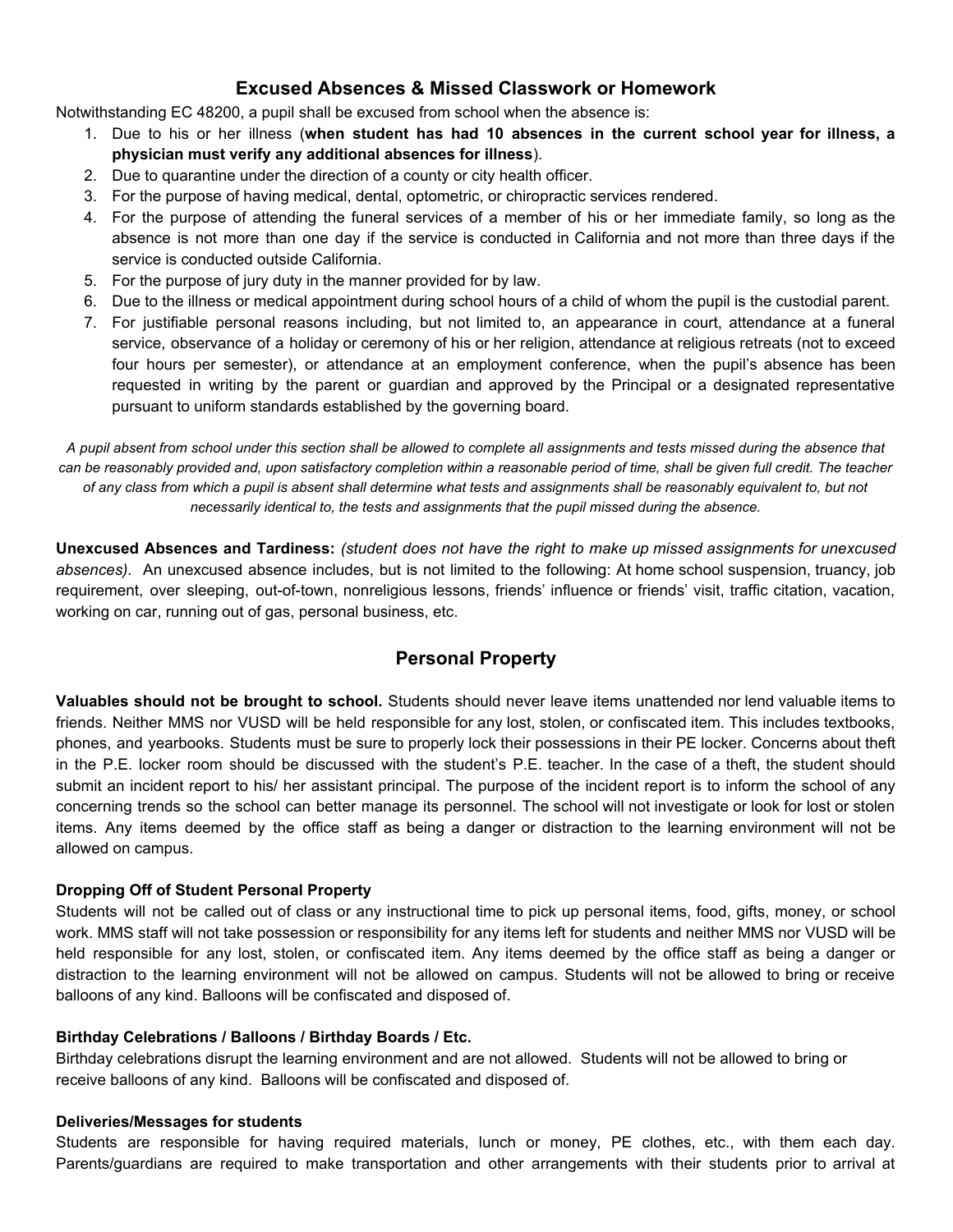school. If there is a true emergency, a message for a student may be left with the front office. Classroom interruptions to deliver messages and/or items will not be made during instructional time.

## **Food Delivery Policy**

In accordance with Board Policy 5030, VUSD and Madison Middle School believes that food and beverages available to students and staff at district schools should support and promote optimal health. In order to comply with this policy students are **not allowed** to receive any food deliveries from any outside companies including the use of food delivery apps. Any food delivery will be turned away by Madison staff.

# **Bikes, Scooters and Skateboards**

- Students provide their own locks.
- Bikes and skateboards are to be locked in the designated bike and board racks.
- **● The school is not responsible for damaged or stolen bicycles, scooters and/or skateboards.**
- Motorized vehicles are not permitted.
- Bicycles, skateboards, scooters, roller blades, and other such devices are never to be ridden on any school grounds or in school parking lots.
- Staff will not hold bikes, scooters or skateboards for students.

# **Dress Code**

**Education Code Sections 35183 and 35183.5 authorize school districts adopt dress codes.** The interpretation of specific portions of this policy and supporting procedures is delegated to the administrative staff at Madison Middle School. The responsibility for enforcing this dress code rests with all adults on campus. **Board Policy 5132: Dress and Grooming**: The Board of Trustees encourages students to dress appropriately for school. The Board believes that students should be neatly and cleanly dressed.

## **Madison Middle School Dress Code Policy**:

Students are expected to maintain a distraction free and safe environment at the school. *"Any article of clothing,* accessory or personal item that is believed to have the potential to interfere with student learning or student safety is *prohibited. MMS administrators will ultimately determine whether or not the dress code has been violated."*

The MMS staff will regularly monitor the appropriateness of student clothing. We encourage parents to also monitor what their students wear on a daily basis. The dress code is applicable to all school events.

## \*\*\*Changes may be made at ANYTIME during the school year. This is not intended to be an all-inclusive list\*\*\*

## **Clothing/ Personal Property Restrictions:**

- Clothing must conceal undergarments at all times. Garments that expose the following are prohibited: midriff, cleavage, buttocks, and bare backs.
- Using a jacket or sweatshirt to cover an inappropriate clothing does not excuse the violation.
- Closed toed shoes with a back must be worn at all times that provide adequate protection from hazardous debris.
- The school administration may disallow other types of clothing that may be deemed inappropriate, distracting or jeopardize a safe and orderly environment for the students and school staff.
- Changing of clothes is only permitted inside bathrooms and locker rooms.
- Hoodies are only allowed to be used when it is raining or the temperature is below 55F.
- **Teacher permission is required** for wearing hats or beanies or other head coverings indoors.
- MMS Administrators may further restrict clothing or footwear for safety reasons.

## **Pants, Shorts, Skirts, Dresses and Shoes must be:**

- Sized to fit. Sagging is not permitted.
- Shorts and skirts appropriate length (minimum 3" inseam).
- Clothing must cover waistline.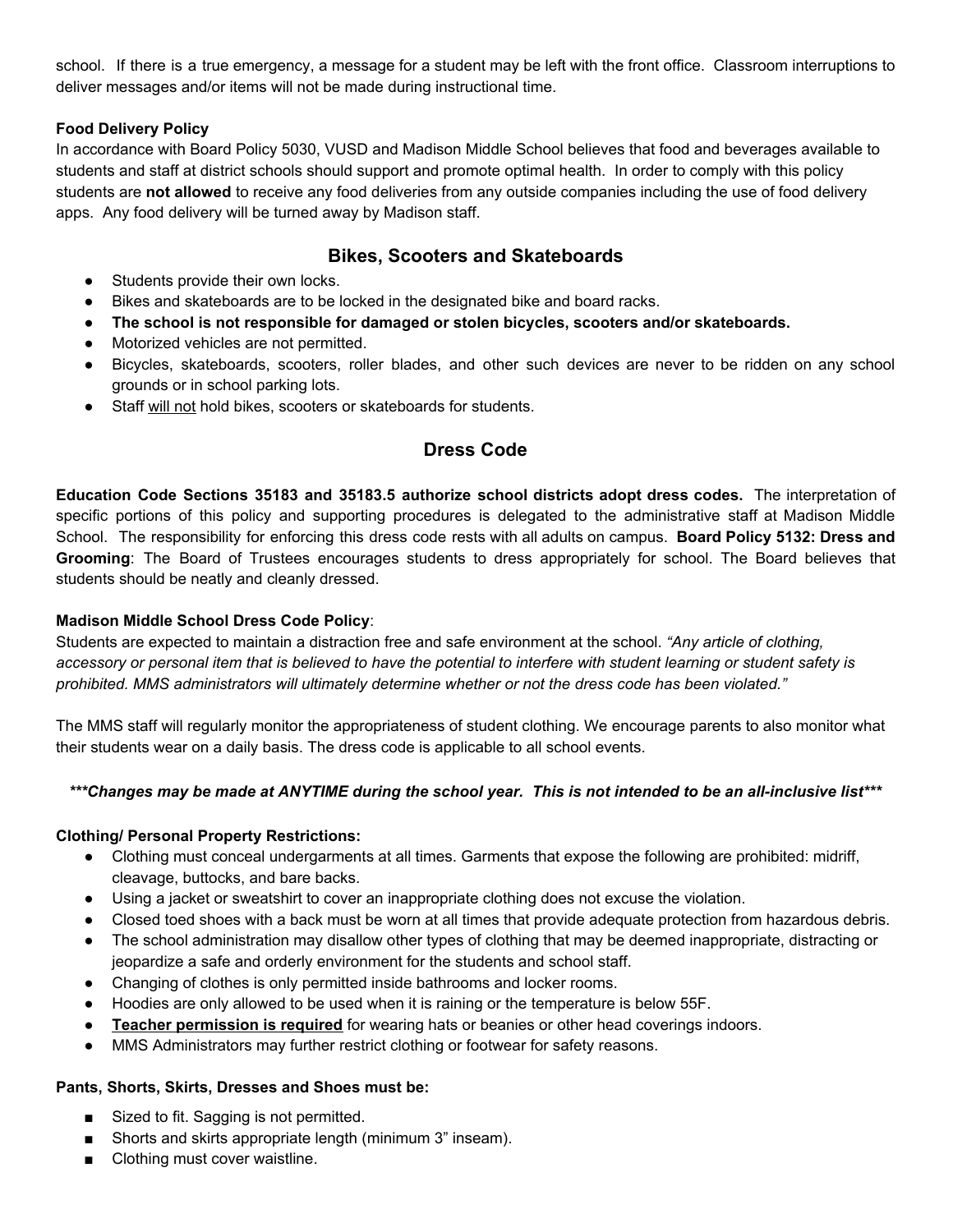- Undergarments must not be visible
- Shirt and dress straps must be an appropriate size to cover bra straps.
- Footwear must be worn at all times while students are at school or at school sponsored activities. Acceptable footwear includes tennis shoes, loafers, flats, and dress shoes. House shoes/slippers, thongs/flip-flops, sandals, spiked heels, high platform heels, and shoes with wheels are not allowed.

### **Prohibited Clothing and Prohibited Personal Items:**

- Any clothing or personal item that promotes behavior that is crude, vulgar, intimidating, violent, profane, illegal, sexually suggestive, racist, sexist, or otherwise discriminatory.
- Jewelry or accessories that pose a safety hazard to the wearer or others.
- Belt buckles with numbers, letters/images tied to gang affiliation, or drug use.
- **Bandanas**
- Hairnets, do-rags.
- Toeless shoes without back straps.
- Clothing or school articles that promote or contain "tagging" or graffiti.
- Clothing that is similar throughout a group of students (believed to be used as a form of intimidation or affiliation to a "crew" or a gang).
- Pajamas, blankets, or slippers.

## **Dress Up Days**

Throughout the year, ASB or student clubs will sponsor Dress Up days, or weeks with a theme. Students dressing up for pajama day may wear pajamas on this day only as long as the pajamas meet or exceed Madison's Dress code policy. Remember that real, fake/replica weapons and masks are never allowed.

## **Gang-Related Apparel**

Gang-related apparel is prohibited at school or school activities. The principal, staff, and parents/guardians participating in the development of the school safety plan shall define "gang-related apparel" and shall limit this definition to apparel that reasonably could be determined to threaten the health and safety of the school environment if it were worn or displayed on a school campus (Education Code 35183).

## **Dress Code Violations & Consequences**

## *\*students will need to change out of the article of clothing which violates dress code\**

- **1.** Warning + call home + record violation.
- **2.** Referral + call home + **l**unch detention.
- **3.** Referral + call home + 1 week of lunch detention.
- **4.** Referral + call home + 1 week of after school detention

Any further violations will result in suspension and parent conference. Continuous defiance of the dress code may result in further disciplinary action. The school, at no time, is responsible for confiscated items. Dress Code will be enforced by every adult on campus the entire school year. Consequences will include a referral to the Assistant Principal for modification of the student dress to correct the violation. Students will be asked to change into a Madison Middle School *PE shirt/shorts. Further violations may result in suspension and parent conference.*

# **Electronic Devices (Cell Phones / iPod / MP3/ Texting)**

Students are strongly **discouraged** from bringing expensive electronic devices to school. **If lost or stolen, the school** cannot be responsible. The school will not investigate or look for lost or stolen electronic devices. Students who need to keep a cell phone for family contact **must** keep them off and in their backpacks while in school.

- **1 ST Offense:** Phone taken away and student picks up in AP office after school.
- **2 nd Offense:** Phone taken away and parent must come to school to pick up.
- **3 rd Offense:** Phone taken away, parent must pick up and referral to Assistant Principal.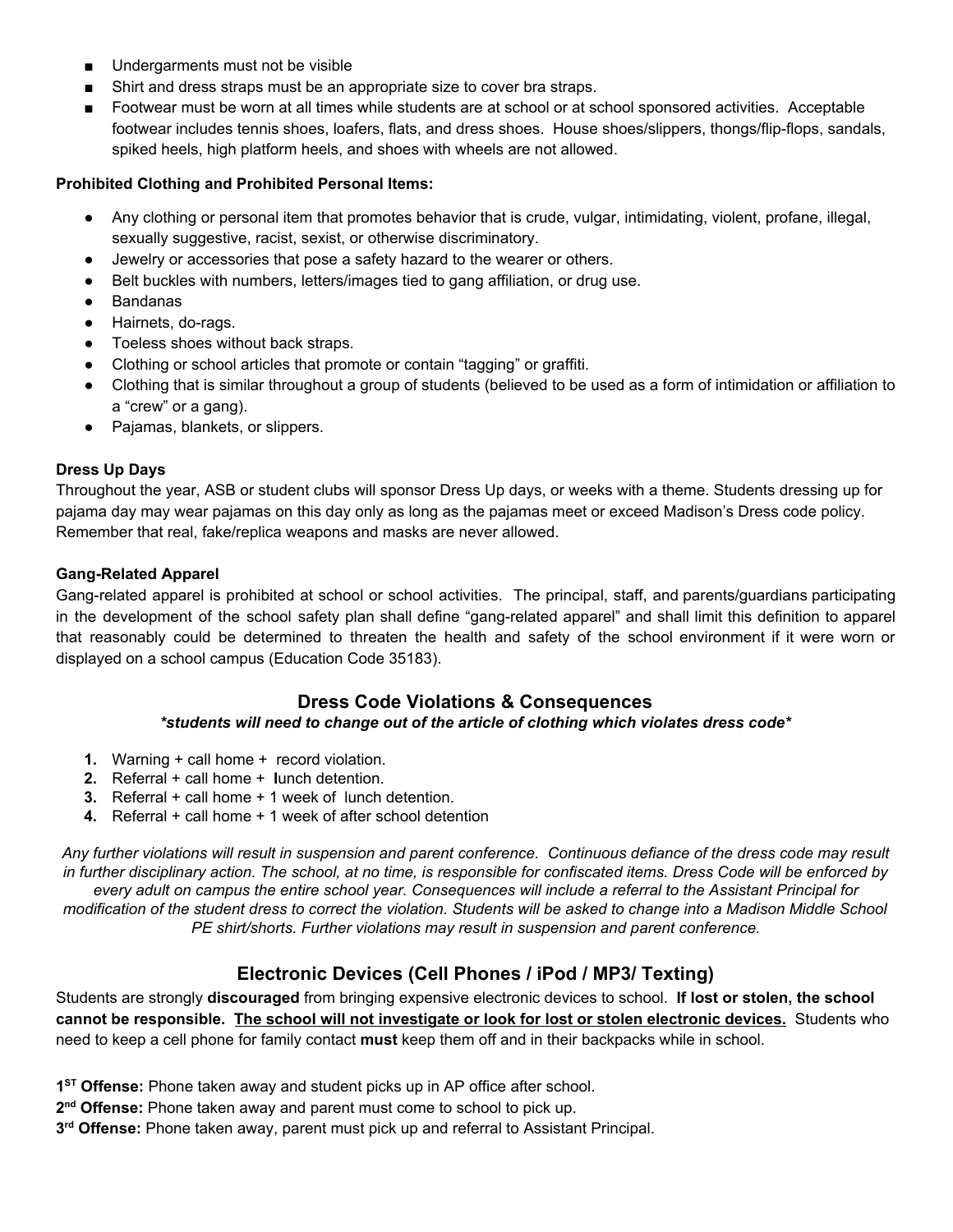#### **Digital Citizenship**

Refer to "Acceptable Use Contract." Only students who have turned in an Acceptable Use Contract signed by their parent/guardian will have Internet access. Students may also face discipline based on their use of texting, Twitter, Facebook and any other social media pages during the school day, using school accounts, or that are deemed an interruption to the educational process due to inappropriate nature and/or content. **Consequences:** First offense of unethical usage of Internet/technology privileges may result in removal of Internet access for the remainder of the semester. Further infractions will result in consequences up to and including suspension and recommendation for expulsion.

## **School Ground Rules**

Keeping Madison Middle School neat, clean and a safe place to learn is a responsibility shared by students and staff alike. Please take that responsibility seriously by adhering to the following rules:

- The parking lot is off limits for students.
- Running and other aerobic activities are permitted on the playing field only.
- All bikes, skateboards and scooters must be walked to the bike rack.
- Students must provide locks to safely store their mode of transportation in the bike rack. *\*\*\*Madison is not responsible for lost or stolen bikes, skateboards, or scooters\*\*\**
- MMS will not hold personal property.
- Graffiti and other forms of vandalism are not permitted.
- Place all trash in trash receptacles.
- Knives, other weapons, drugs, alcohol, lighters and/or tobacco are prohibited.
- Physical or verbal harassment of any kind is not permitted.
- Gum is not permitted at school.
- Students must leave school grounds immediately after dismissal unless supervised by a teacher or other staff.
- Public display of affection is not allowed.
- Permanent markers (Sharpies) are not allowed.
- **Birthday celebrations** disrupt the learning environment and **are not allowed**. Balloons, cakes, cupcakes must not be brought to school. They will be confiscated and disposed of.
- MMS urges students not to bring mp3's, CD's, iPod's, video games, cell phones or any electronic devices to school. **Madison is not responsible for lost or stolen items.**
- Profanity is not allowed.
- Dishonest behavior, lying, cheating and/or forgery are prohibited.
- No Energy Drinks- since they are not recommended for children

## **Hall Passes**

Students are not permitted outside the classroom during class periods unless they are accompanied by a teacher or have a hall pass in their possession. Hall passes must be signed and timed by the teacher, administrator or office staff. If a student needs to see a teacher before school, after school or during lunch, he/she must get a pass from that teacher.

## **Passing Period**

At every passing period, there will be large numbers of students going from one room to another. In order to keep the noise and confusion to a minimum, students are asked to maintain a low voice and be courteous. Show respect for fellow students and make the change as quickly and quietly as possible. Walk and keep your hands to yourself at all times.

## **Search and Seizure**

All School Staff are expected to maintain a safe environment in the school. The Governing Board recognizes that incidents may occur that jeopardize the health, safety, and welfare of students and staff, and that necessitate the search and seizure of students, their property, or their lockers by school officials. Parents will not be contacted prior to a search. The defense of "it belongs to someone else" does not excuse the infraction. School officials, including the School Resource Officer, may search individual students and their property when there is a reasonable suspicion that the search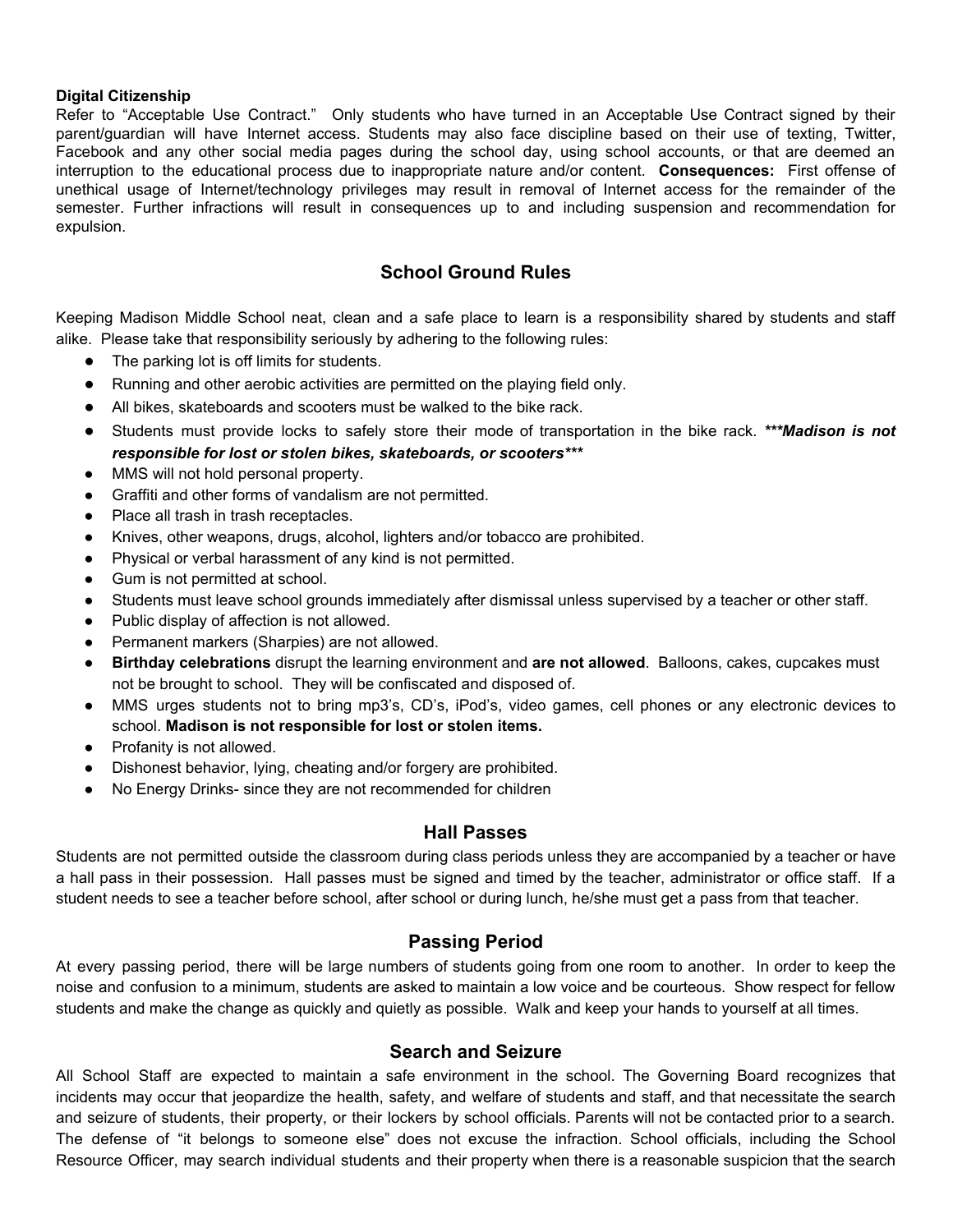will uncover evidence that the student is violating the law or the rules of the district or the school. The Governing Board urges that discretion, good judgment, and common sense be exercised in all cases of search and seizure. (EC 49050, 49051, VC 21113, BP 5026)

## **Nondiscrimination**

Students at MMS are not discriminated against because of race, color, or national origin (Title VI of the Civil Rights Act of 1964), or discriminated against by sex, or sexual orientation, marital status, or parental status (Title IX of the Education Amendments of 1976), or discriminated against because of a handicapping condition (Section 504 of the Rehabilitation Act of 1973).

### **Harassment**

Students are expected to behave in a safe and orderly manner. Madison Middle School prohibits any harassment or discrimination that creates a hostile environment and jeopardizes equal education opportunities guaranteed by the California and United States Constitutions. All persons in public schools shall be afforded equal rights and opportunities in education regardless of their race, religion, creed, color, marital status, parental status, veteran status, sex, sexual orientation, gender expression or identity, ancestry, national origin, ethnic group identification, age, mental or physical disability, or any other distinguishable characteristic.

## **Hazing**

No student or other person in attendance at Madison Middle School shall conspire to engage in hazing, participate in hazing, or commit any act that causes or is likely to cause bodily danger, physical harm, or personal degradation or disgrace resulting in physical or mental harm to any fellow student or person. Students found guilty of hazing will be suspended.

## **Fighting**

Students involved in a confrontation must make every effort to leave the area before the incident escalates into a physical contact. Students involved in a confrontation also have the responsibility to immediately report the incident to staff, especially if physical aggression has not yet occurred. Fighting on campus at any time (includes coming to or leaving school) may result in suspension for the 1st offense and a possible recommendation for expulsion for the 2nd offense. Students who fight may also be arrested by the School Resource Officer.

## **Possession of a controlled substance**

A search for a controlled substance, drugs, or alcohol may be made in accordance with the provisions of law, board policy, and administrative regulations. See Search and Seizure p. 13.

## **Response to Negative Behavior (Witnesses and Bystanders)**

MMS encourages all students, parents and staff to address negative behavior in an effort to help MMS continuously improve school climate. When someone witnesses negative behavior, that person's response or lack of a response, has an effect on school climate. Denouncing negative behavior supports the establishment of a safe and healthy school for everyone. Taking no action to negative behavior can be viewed as acceptance, giving more permission to the person engaging in the negative behavior. MMS recommends that witnesses take one of the following actions:

- 1. If it is safe to do so, stop the behavior or tell the person(s) involved to stop the behavior.
- 2. Verbally report the behavior to the appropriate school staff member (school resource officer, assistant principal, counselor, teacher, nurse, etc.)
- 3. Complete and submit an incident report to the appropriate assistant principal.
- 4. If a crime was committed, report the crime anonymously by using the PSST Program Link on our website.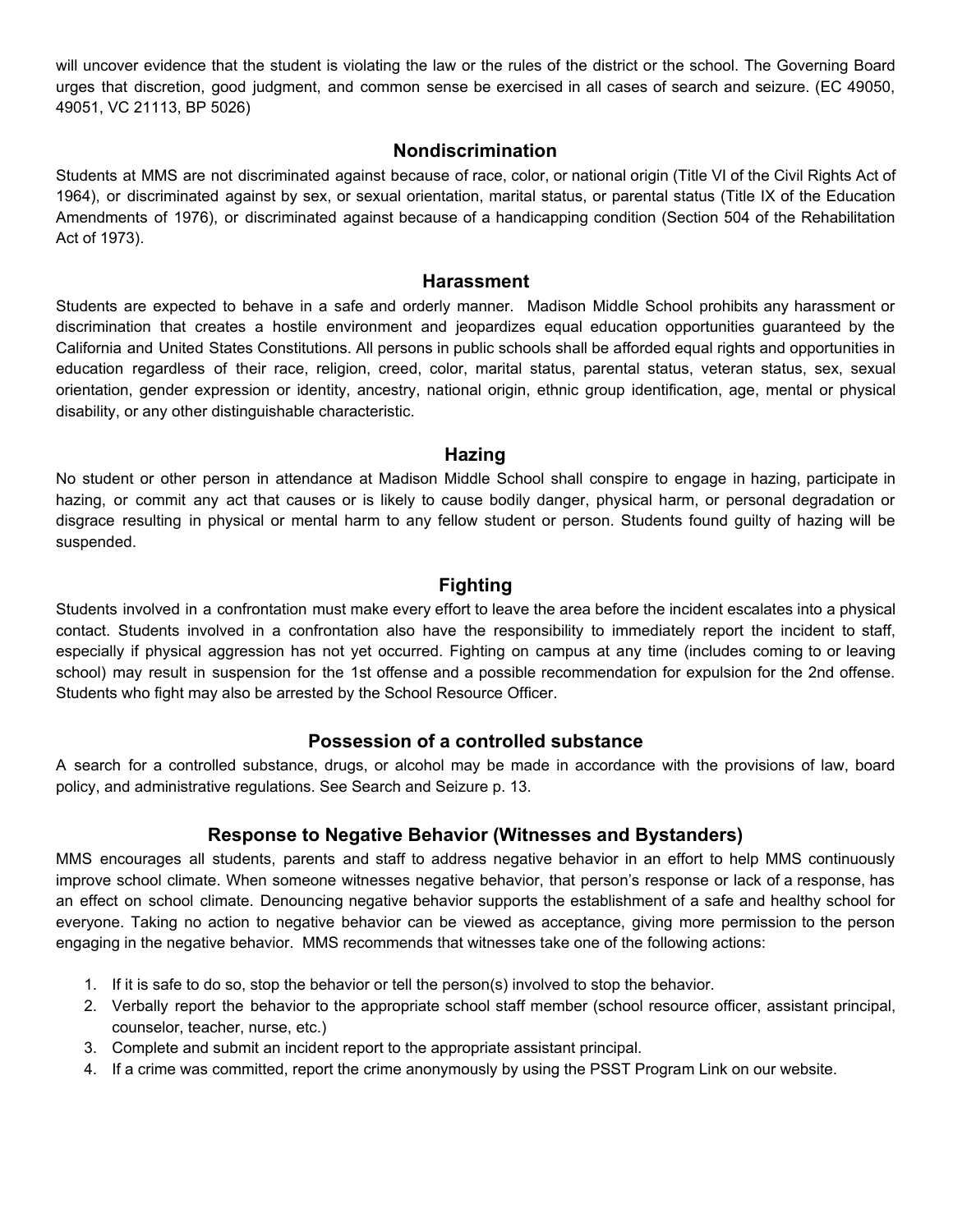# **Audio / Video Recording of Students and Sharing Files**

CA Ed Code 51512: Use of unauthorized recording devices in the classroom: 51512: The Legislature finds that the use by any person, including a pupil, of any electronic listening or recording device in any classroom of the elementary and secondary schools without the prior consent of the teacher and the principal of the school given to promote an educational purpose disrupts and impairs the teaching process and discipline in the elementary and secondary schools, and such use is prohibited. Any person, other than a pupil, who willfully violates this section shall be guilty of a misdemeanor. MMS records and broadcasts audio and video productions such as The MBC News. Such broadcasts are published on the MMS website, which means the content is accessible from virtually anywhere in the world. Families that do not want their child in any such broadcasts must fill out and submit a *Release of Student Directory Info Opt-Out form*. Any unauthorized recording or publishing is considered an inappropriate use of technology and will be subject to disciplinary action.

## **Conduct**

The school environment must be orderly and a high standard of conduct must be maintained at all times. **Any behavior that disrupts the educational process will not be tolerated.** All students have the responsibility to behave in a manner that neither prevents teachers from teaching nor students from learning. The rights and property of others must be respected.

## **Conflict Resolution**

Fighting and/or threats are prohibited. Students involved in conflict, whether physical, verbal or otherwise, may be required to participate in a conflict resolution facilitated by a staff member. Physical conflicts may result in suspension. Since **"play fighting"** often results in real fighting, it may be subject to the same consequences.

# **Tagging/Vandalism**

Madison prohibits tagging (graffiti) on any items including notebooks, books, binders, clothing, homework, or any other object that is brought to school.

Vandalism is a punishable offense and will be dealt with severely. Students marking on or damaging school equipment or property in any way will be required to clean the article and pay for the damage done. The law specifically provides that parents and students are responsible for damage to school property or materials loaned to the students. Depending on the extent of damage, the police may be contacted.

# **Loss of Privilege List (LOP)**

Students placed on "LOP" are not permitted to participate in special school events. This means they miss dances, reward assemblies, and other extracurricular events, including special school activities that require out-of-class or parent permission slips to attend.

# **Public Display of Affection**

Public displays of affection are not allowed at school or during school activities. Inappropriate displays of affection include, but are not limited to: hugging, hand holding, intimate embraces, touching, kissing, and arms around the waist.

# **Littering**

Students who litter may be assigned to campus beautification, lunch detention, or other consequences as determined.

# **Profanity, Vulgarity, or Obscenity**

Appropriate language must be used at all times. Use of profanity, vulgarity or obscenity is offensive, and will not be tolerated at any school activity.

# **Madison Middle School Has Zero Tolerance For Weapons or Threats**

Any inappropriate statements about bombs, guns, or weapons will be dealt with to the full extent of the law. No *kidding or jokes will be tolerated.*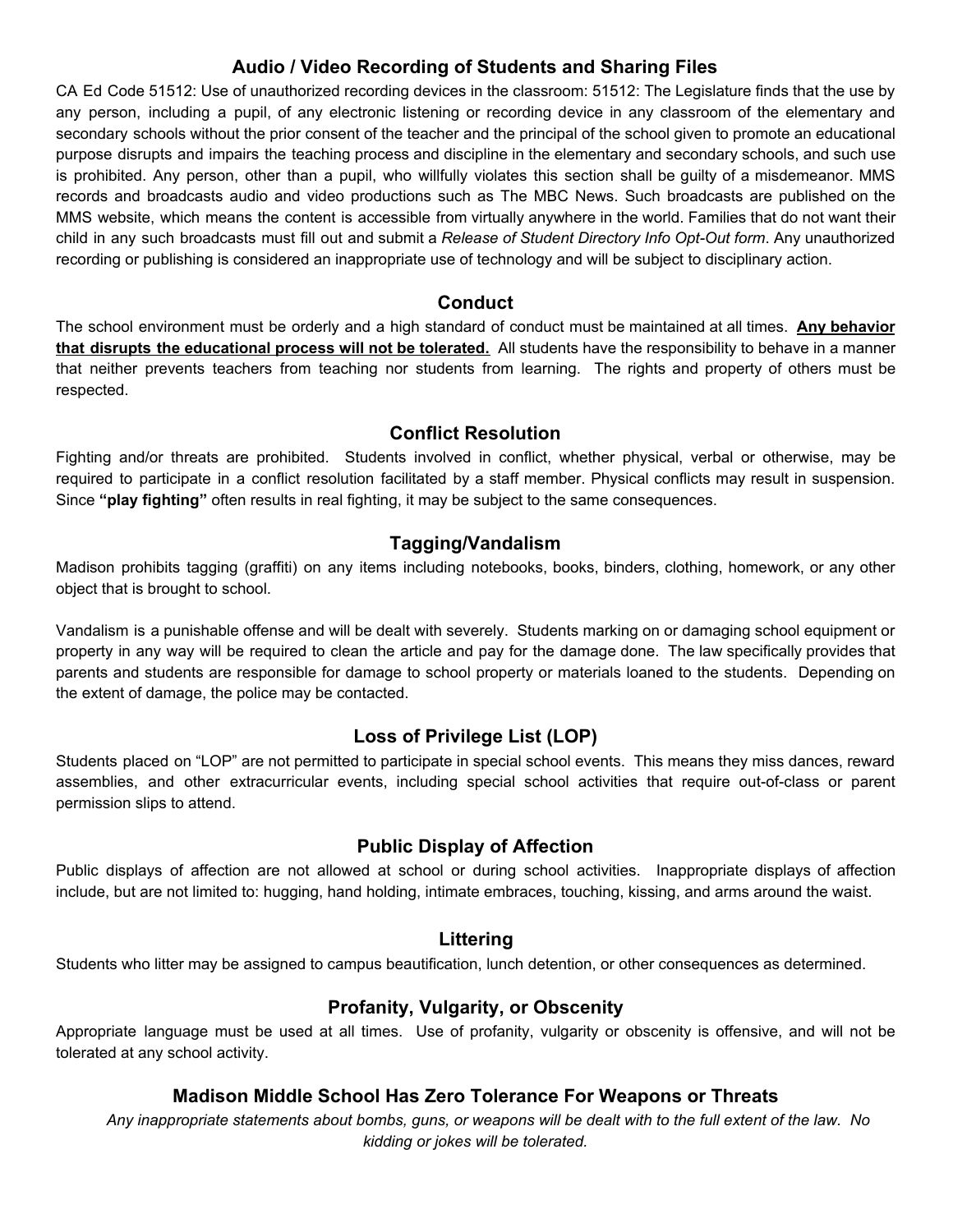**Weapons**: Any object that can be used to injure another person

## **What can I do?**

- Tell an adult as soon as possible
- Write a note to a staff member to alert them
- Speak to your counselor
- Speak to your assistant principal
- Speak to your teacher(s)

## **Show the Madison Way**

- Show initiative by alerting a staff member
- Be determined to do the right thing
- Practice self discipline by refusing to be a part of something that is wrong
- Cooperate by helping make our school a safe place to be

# **Discipline Program Description of Consequences**

A system of positive reinforcement, along with a progressive discipline program, is the foundation upon which an orderly, productive, and safe school environment is developed and maintained. Parents are an integral part of an effective discipline plan. Only by working together can parents and staff provide the appropriate stimulus to help each student achieve his/her best effort at school.

## **Detention**

Detentions may be assigned by a teacher (for a teacher level intervention) or Assistant Principal (office level intervention).. The detention could be for lunch, after school or before school. Failure to serve detention will result in a referral to the appropriate assistant principal. (California Code of Regulations, Title 5: Education, Section 353. Board Policy 5144)

## **Intervention Lessons / Ripples Program**

Depending on resources, MMS will utilize an intervention class/program as a means to teach explicit skills related to infraction.

## **Saturday School**

Saturday School is assigned through the attendance and the administration offices. Saturday school is held in the library from 8:00 a.m. to 12:00 p.m. Students are expected to arrive on time and bring homework, ID and a snack. Students who do not attend all four hours of the Saturday School will not be given credit for attending. Failure to attend Saturday School may result in suspension. Additionally, students who do not serve Saturday School may not be allowed to participate in extracurricular activities such as dances, assemblies, etc.

## **Suspension**

## **Vista Unified School District Discipline Guidelines**

It is the top priority of the VUSD Governing Board to have a safe, secure, and effective learning environment for all students. In order to ensure that a positive and safe environment exists.

A suspension is a temporary removal from school. Students are not allowed on campus day or night during the suspension. Students are not allowed to attend any school-sponsored events during the suspension. Suspensions are normally from 1 to 5 days in duration; however, in the case of a recommendation for expulsion, it may be extended. Any student reaching 20 days of at home suspension per year (regardless of reason) will be recommended for alternative placement. The student and parent(s) must meet with the counselor before returning to school (students with disabilities will attend an IEP meeting). The family is responsible for selection, follow-up, and completion of any program. When a student is suspended, the Principal or designee will make a reasonable effort to contact and inform the parent or guardian.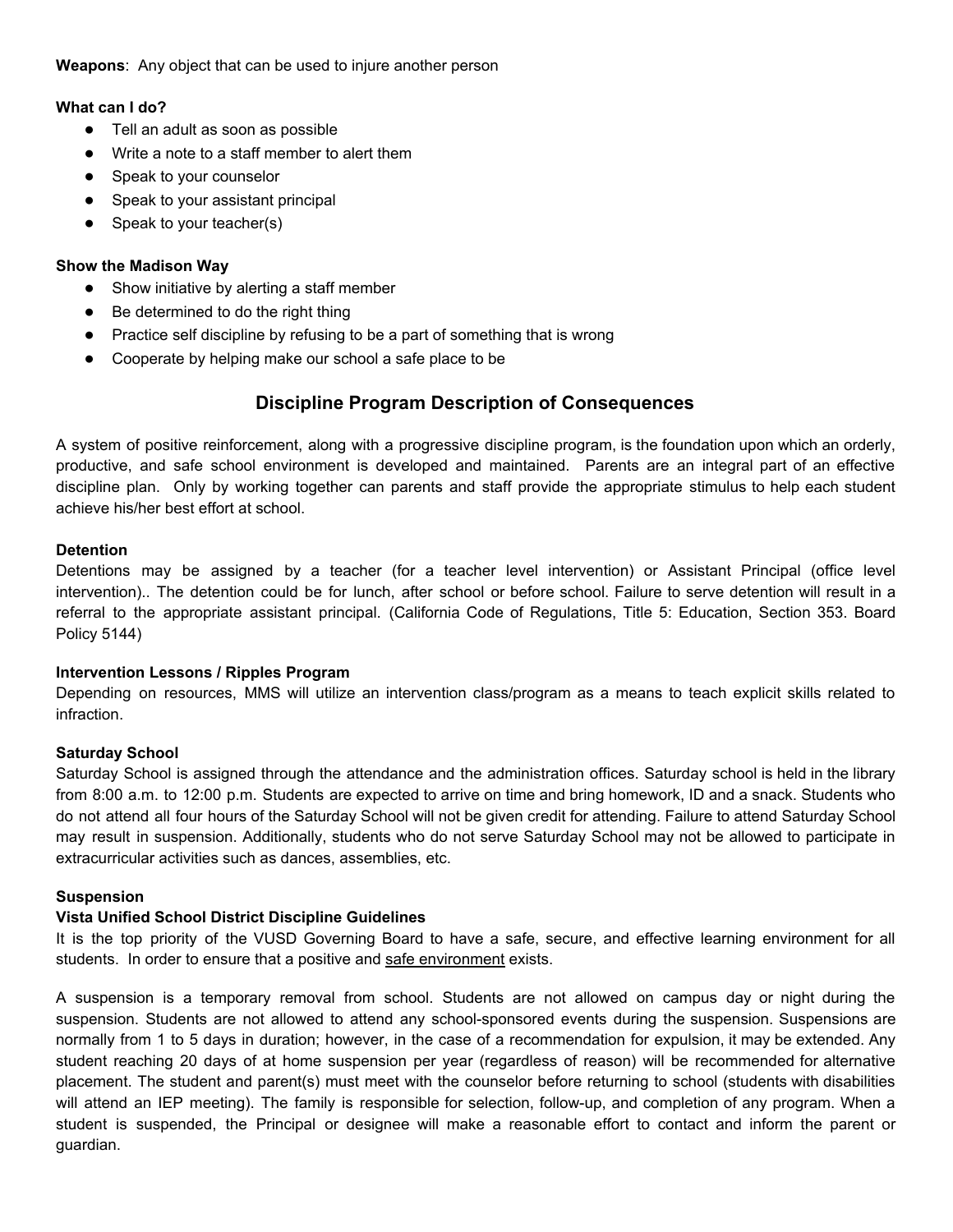## **Expulsion:**

An expulsion is complete removal from schools within the district. It is normally for the remainder of a school semester or a school year.

# **Madison Middle School Does Not Allow Bullying**

## **What is Bullying?**

- Physical or psychological harassment of people who are less able to defend themselves than the person who is doing the bullying
- Bullies intimidate others physically and/or psychologically
- This includes bullying committed personally or by means of an electronic act.

Bullying (including cyber-bullying), harassment, or intimidation in any form is prohibited at school or school related activities (including off campus events, school--sponsored activities, school buses, any event related to school business) or outside of school hours with the intention to be carried out during any of the above.

**Intimidation**: Causing another person to feel fearful that they will be hurt either physically or verbally. Intimidation involves threats of harm or pressure. Examples of this behavior include, but are not limited to: bullying, domineering, extorting, hand signs, stare downs, or otherwise attempting to influence someone with the use of frightening actions(s) and/or words. It also includes any intimidation or inappropriate remarks made electronically (Facebook, Twitter, SnapChat, texting, etc.). Inappropriate comments may include racial slander (written or verbal), sexual harassment or gender bias. Severe cases of intimidation are classified as an assault. In an assault, no physical contact need occur; just the fact that the threatened act could occur constitutes a criminal act. Cyber bullying will not be accepted in any form. Appropriate disciplinary action will be taken and the School Resource Officer will be notified.

**Bullying Behaviors:** Teasing, verbal harassment, scaring someone with words, unwanted touches, making someone do something they don't want to do, physical attacks, making fun of someone.

**VUSD defines bullying as:** any severe, persistent or pervasive physical act, gesture, verbal, written and/or electronically communicated expression that is:

- Physically harming a student or damaging a student's property
- Placing a student in fear of physical harm or damage to property
- · Substantially disrupting the instructional program and/or the operations of the school
- Severe, persistent or pervasive that it creates an intimidating, hostile educational environment for the student who is bullied.
- **Blackmail and extortion**
- **Stalking**
- Blocking access to school property or facilities, doors or seats
- Stealing or hiding books, backpacks and/or other possessions
- Repeated or pervasive taunting, name-calling, belittling, mocking, put-downs and/or demeaning humor relating to race, color, ethnicity, gender, sexual orientation, religion, disability or other personal characteristics that result in a hostile educational environment for the student.

Bullying can also happen online or electronically (texting, IM's, etc). **Cyberbullying** is when children or teens bully each other using the Internet, mobile phones or other cyber technology. Examples include:

- Sending mean text, email or IM's
- Posting nasty pictures or messages about others in blogs or on Websites
- Using someone else's username to spread rumor or lies about someone

## **What to do if you witness bullying?**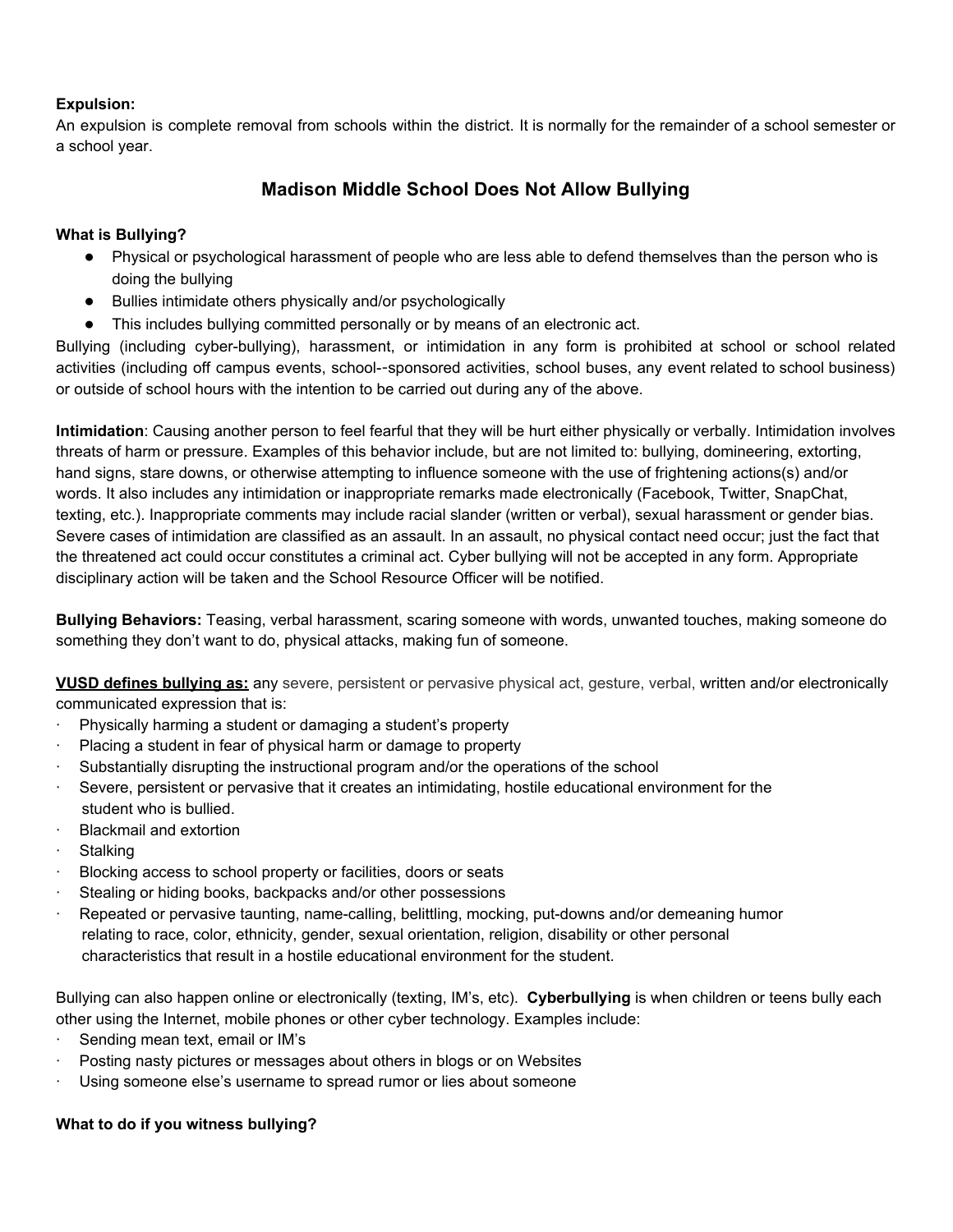- Report the bullying to an adult (i.e., teacher, counselor, nurse, coach, parents or any adult you feel comfortable with).
- Support someone who is being bullied. Sometimes the best thing you can do is just to be there for him or her and be a friend.

## **What to do if you are a target of bullying?**

- Report the bullying to an adult at home or school. Telling is not tattling or snitching.
- Don't fight back. Don't try to bully those who bully you.
- Try not to show your anger or fear. Students who bully like to see that they can upset you.
- Calmly tell the student to stop or say nothing and walk away.

Stopbullying.gov defines "bullying" as, "Unwanted, aggressive behavior among school aged children that involve a real or perceived power imbalance. The behavior is repeated, or has the potential to be repeated, over time. Bullying includes actions such as making threats, spreading rumors, attacking someone physically or verbally, and excluding someone from a group on purpose." CA Education Code 48900 (r) defines bullying differently. Appropriate disciplinary action will be taken and the School Resource Officer will be notified. Report bullies anonymously at PSST World School Safety Cloud.

## **Madison Middle School Promotes Respect And Does Not Tolerate Sexual Harassment**

#### **Sexual Harassment (EC 200-240, 212.5, 231.5, and 48900.2)**

The VUSD Governing Board prohibits the unlawful sexual harassment of any student by any employee, student, or other person in or from the district. Teachers may discuss this policy with their students in age-appropriate ways and assure students they need not endure any form of sexual harassment. Any student who engages in the sexual harassment of anyone in or from the district may be subject to disciplinary action up to and including expulsion. The VUSD Governing Board expects students or staff to immediately report incidents of sexual harassment to the principal, designee, or to another district administrator. Any student who feels that he/she is being harassed should immediately contact the principal or designee at his/her school. The district prohibits retaliatory behavior against any complainant or any participant in the complaint process. Prohibited sexual harassment includes, but is not limited to: unwelcome sexual advances, requests for sexual favors, and other verbal, visual (including digital/social media), or physical conduct of a sexual nature.

**Sexual Harassment is** may include, but is not limited to:

- Vulgar remarks
- Sexual derogatory comments
- Physical touching, pinching, patting, or blocking free movement
- Sexual propositions or advances
- Physical assault
- Vulgar Writings, notes, posters, symbols
- Inappropriate actions such as verbal comments, gestures, touches that are deliberate and unwelcome
- Any forced action such as pulling clothes down or blocking or cornering someone in a sexual way
- Negative comments or behavior based on gender

Other types of conduct both in person, and via digital/social media which are prohibited in the district and which may constitute sexual harassment include

- 1. Unwelcome leering, sexual flirtations, or propositions.(including via digital/social media)
- 2. Unwelcome sexual slurs, epithets, threats, verbal abuse, derogatory comments, or sexually degrading descriptions.(including via digital/social media)
- 3. Graphic verbal remarks about an individual's body, or overly personal conversation.(including via digital/social media)
- 4. Sexual jokes, stories, drawings, pictures, or gestures. (including via digital/social media)
- 5. Spreading sexual rumors. (including via digital/social media)